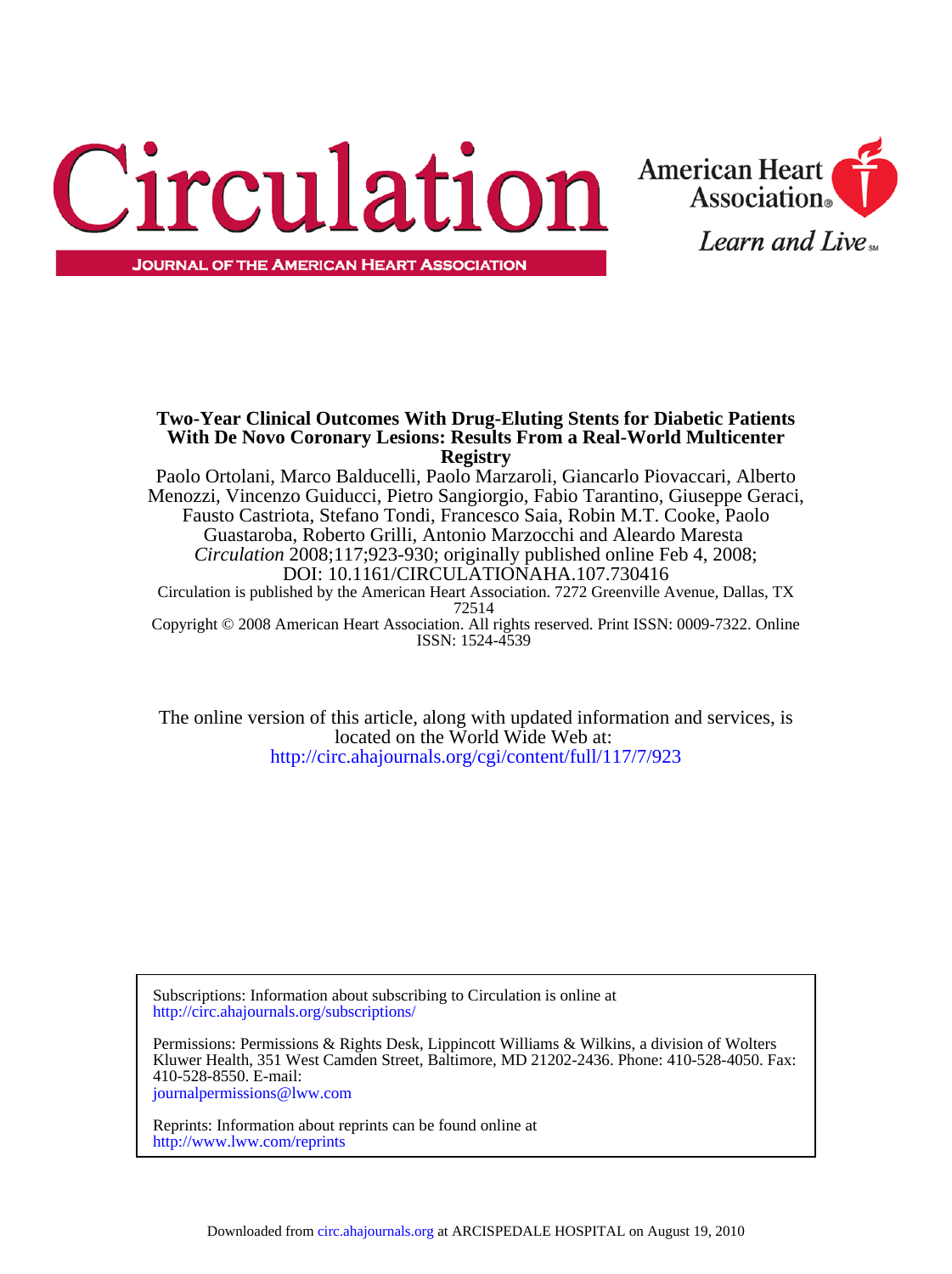# **Two-Year Clinical Outcomes With Drug-Eluting Stents for Diabetic Patients With De Novo Coronary Lesions Results From a Real-World Multicenter Registry**

Paolo Ortolani, MD; Marco Balducelli, MD; Paolo Marzaroli, MSc; Giancarlo Piovaccari, MD; Alberto Menozzi, MD; Vincenzo Guiducci, MD; Pietro Sangiorgio, MD; Fabio Tarantino, MD; Giuseppe Geraci, MD†; Fausto Castriota, MD; Stefano Tondi, MD; Francesco Saia, MD, PhD; Robin M.T. Cooke, MA; Paolo Guastaroba, MSc; Roberto Grilli, MD; Antonio Marzocchi, MD; Aleardo Maresta, MD

- *Background*—The long-term effectiveness of drug-eluting stents (DES) in unselected diabetics in routine practice is currently unclear.
- *Methods and Results*—To evaluate the long-term effectiveness of bare metal stents and DES in a real-world setting of diabetic patients, we analyzed 2-year follow-up data from all diabetic patients with de novo lesions enrolled in a prospective Web-based multicenter registry (Registro Regionale Angioplastiche dell'Emilia-Romagna; study period, 2002 to 2004) comprising all 13 hospitals performing percutaneous coronary interventions in the Emilia-Romagna region of Italy. Among the 1648 eligible patients treated with either bare metal stents alone ( $n=1089$ ) or DES alone  $(n=559)$ , 27% were insulin dependent and 83% had multivessel coronary disease. At 2 years, use of DES was associated with lower crude incidence of major adverse cardiac advents (all-cause mortality, nonfatal myocardial infarction, and target vessel revascularization) compared with bare metal stents  $(22.5\%$  versus  $28.1\%; P=0.01)$ . After propensity score adjustment, only target vessel revascularization appeared significantly lower in the DES group (11.6% versus 15.0%; hazard ratio, 0.66; 95% confidence interval, 0.46 to 0.96;  $P=0.041$ ). Two-year angiographic stent thrombosis occurred in 1.5% DES patients and 0.7% of the bare-metal-stents patients  $(P=0.18)$ . At Cox regression analysis, predictors of 2-year major adverse cardiac advents were left ventricular ejection fraction -35%, Charlson comorbidity index, insulin-dependent diabetes, and total lesion length.
- *Conclusions*—In this large, real-world, diabetic population, the use of DES was associated with a moderate reduction in the 2-year risk of target vessel revascularization, a benefit that was limited to non–insulin-dependent diabetic patients. Larger long-term studies are needed to clarify the long-term effectiveness and safety of such devices in diabetic patients. **(***Circulation***. 2008;117:923-930.)**

**Key Words:** diabetes mellitus  $\blacksquare$  drugs  $\blacksquare$  registries  $\blacksquare$  restenosis  $\blacksquare$  stents

**P**atients with diabetes mellitus account for >25% of all percutaneous coronary interventions (PCIs).<sup>1,2</sup> Diabetic patients are known to have poor long-term outcomes after PCIs or bare metal stent (BMS) implantation.<sup>2,3</sup> Randomized trials that recruited broad samples of patients both with and without diabetes mellitus showed that the use of drugeluting stents (DES) for treatment of de novo coronary lesions can provide improved clinical/angiographic outcomes relative to BMS.4,5 A randomized study comparing

DES and BMS in diabetic patients<sup>6</sup> and a subgroup analysis focused on diabetic patients in randomized trials7 have shown that the use of DES is associated with a reduced risk of restenosis and target lesion revascularization. However, a subgroup meta-analysis indicated that diabetes mellitus remains a significant risk factor for restenosis after both BMS and DES implantation.8 To shed more light on the long-term relative benefits of using different types of stents for diabetic patients submitted to

© 2008 American Heart Association, Inc.

Received July 26, 2007; accepted December 14, 2007.

From the Istituto di Cardiologia, Università di Bologna, Policlinico S. Orsola-Malpighi (P.O., F.S., R.M.T.C., A. Marzocchi); Unità Operativa di Cardiologia–Centro Interventistico, Ospedale S. Maria delle Croci, Ravenna (M.B., A. Maresta); Unità Operativa di Cardiologia, Ospedale degli Infermi, Rimini (G.P.); Divisione di Cardiologia, Ospedale Maggiore, Parma (A. Menozzi); Unità Operativa di Cardiologia Interventistica, Ospedale S. Maria Nuova, Reggio Emilia (V.G.); Divisione di Cardiologia, Ospedale Maggiore, Bologna (P.S.); Laboratorio di Emodinamica, Ospedale Morgagni, Forlì (F.T.); Laboratorio di Emodinamica, Policlinico di Modena, Modena (G.G.); Casa di Cura Villa Maria Cecilia Hospital, Cotignola (F.C.); Nuovo Ospedale S. Agostino, Modena (S.T.); and Agenzia Sanitaria Regionale Regione Emilia-Romagna Bologna, Bologna (P.H., P.G., R.G.), Italy.

<sup>†</sup>Deceased.

Correspondence to Paolo Ortolani, MD, Institute of Cardiology, University of Bologna, Azienda Ospedaliera S. Orsola-Malpighi, Via Massarenti 9, 40138, Bologna, Italy. E-mail paortol@tin.it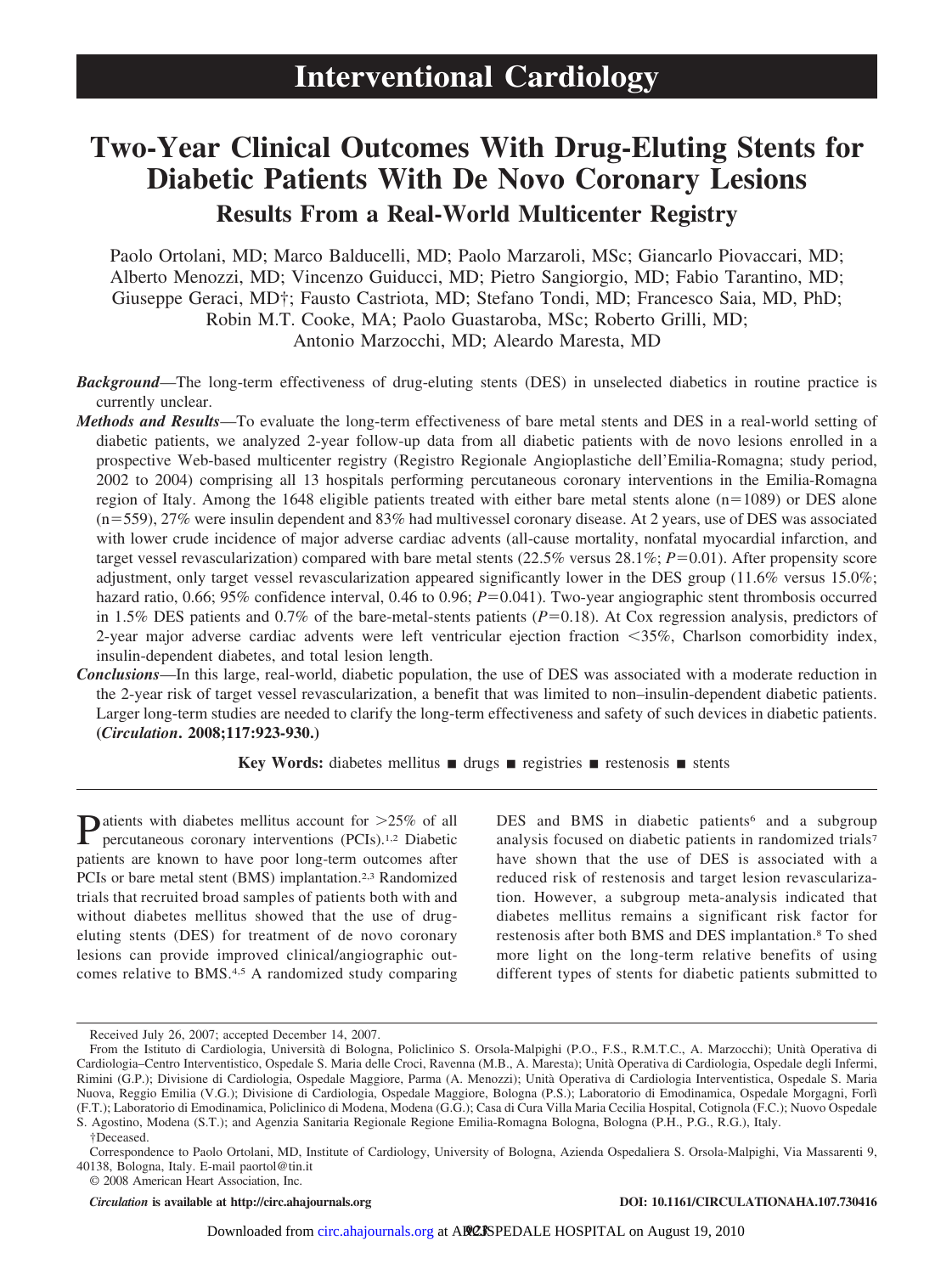PCI in a real-world setting, we investigated the 2-year clinical outcomes recorded in a large multicenter registry.

# **Clinical Perspective p 930**

# **Methods**

# **Setting and Eligibility Criteria**

Launched in July 2002, Registro Regionale Angioplastiche dell'Emilia-Romagna (REAL) is a large, prospective, Web-based registry designed to collect clinical and angiographic data for all consecutive PCIs performed in the Emilia-Romagna region  $($ million inhabitants) of central-northern Italy.9 All 13 public and private interventional cardiology centers in Emilia-Romagna participate in data collection. Because the REAL registry was designed to observe current clinical practice, the ethics committees of each participating hospital required only an ordinary written informed consent for coronary intervention (in line with national regulations) and anonymous publication of scientific data, which was obtained from all patients. In the present study (conceived in accordance with the principles of the most recent revision of the Declaration of Helsinki), we analyzed data from all enrolled diabetic patients resident in the Emilia-Romagna region who underwent PCI between July 2002 and December 2004 for treatment of de novo coronary lesions and were implanted solely with a single variety of stent, either BMS or just 1 of the 2 available types of DES (Cypher [Cordis, Johnson & Johnson, Miami Lake, Fla {SES}] or Taxus [Boston Scientific, Natick, Mass {PES}]). Diabetic patients with acute ST-elevation myocardial infarction treated with primary or rescue PCI were excluded from analysis, as were patients who received  $>1$  variety of stent.

## **Procedural and Postintervention Practices**

Interventional strategy and choice of device were decided by the attending physician. Administration of periprocedural platelet glycoprotein IIb/IIIa inhibitors and antithrombotic medications was based on the operator's discretion and current guidelines. Lifelong aspirin was prescribed to all patients. One month of ticlopidine (250 mg twice a day) or clopidogrel (75 mg/d) was recommended to all patients treated with BMS. Taking one or the other of these medications for at least 2 months was recommended (during the study period) for patients treated with SES and for at least 6 months for recipients of PES.

## **Web-Based Registry**

The REAL registry has been described in detail elsewhere.<sup>9</sup> In brief, lesion length and vessel reference diameter are visually estimated by the operators (Online quantitative coronary analysis is allowed if required by the attending physician). Procedural success is defined as residual stenosis <30% by visual estimate in the presence of a Thrombolysis in Myocardial Infarction (TIMI) grade 3 flow. During follow-up, acute myocardial infarction (AMI) is diagnosed by local cardiologists at the hospital of admission according to standard criteria (increased levels of troponin or creatine kinase-MB, accompanied by chest pain and/or ischemic ECG changes). Target vessel revascularization (TVR) is defined as any surgical/percutaneous reintervention performed to treat a luminal stenosis occurring in the same coronary vessel as the index procedure (within/beyond the target lesion limits). Stent thrombosis is angiographically documented as complete occlusion (TIMI grade 0 or 1 flow) or a flow-limiting thrombus (TIMI grade 1 or 2 flow) of a previously successfully treated artery. Data on all repeat surgical/percutaneous interventions during follow-up also are prospectively recorded. Comorbidities are recorded using the Charlson index.10 To verify the registry data correctness, periodic audits are performed by the Regional Health Care Administration.

# **Follow-Up Data Collection**

Follow-up was closed on October 31, 2006. For the present study, follow-up data at 30 days and 12 and 24 months were obtained by the Emilia-Romagna Regional Health Agency, which has direct access to municipal registries and hospital discharge records. This warranted complete follow-up for all patients resident in the region; patients who lived outside the region were excluded from the study (see above). The prospectively collected data from the Web-based registry related to all repeat surgical/percutaneous interventions performed during follow-up were matched with the administrative data to identify any inconsistencies. Specific queries were sent to the individual institutions to justify or correct discrepancies between the data recorded on the Web-based registry (compiled by interventional cardiologists) and the administrative data (provided largely by independent cardiologists). When deemed necessary, hospital records were reviewed for additional information.

## **Main Outcome Measures**

The predefined primary outcome measure of this study was cumulative occurrence at 24 months of major adverse cardiac events (MACE), in terms of all-cause mortality, nonfatal AMI, or TVR. Predefined secondary outcome measures (at 24 months) were allcause mortality, death resulting from any cause or nonfatal AMI, and occurrence of TVR. In the overall study population, we compared recipients of DES and BMS. Clinical effectiveness comparisons (in terms of all-cause mortality/AMI, TVR, and MACE) between DES and BMS were performed for several clinical, angiographic, and procedural patient characteristics.

## **Statistical Analysis**

Continuous variables were expressed as mean $\pm$ SD and compared through the use of the Student unpaired *t* test. Categorical variables were expressed as percentages, and the  $\chi^2$  test was used for comparison. We calculated unadjusted cumulative frequencies of the various adverse events (and of angiographically proven stent thrombosis) at 30 days, 12 months, and 24 months. Cumulative incidences of different adverse events were estimated by the Kaplan–Meier method and compared by use of the log-rank test. Risk reduction of the primary and secondary outcome measures (at 24 months) was evaluated with Cox's proportional-hazards models. To adjust for potential confounders, a propensity score analysis was performed by use of a logistic regression model, testing the propensity to receive a DES rather than a BMS. We tested all available variables that we thought could be of potential relevance: age, sex, Charlson index, insulin-dependent diabetes mellitus, poor (<35%) left ventricular ejection fraction, prior AMI, prior PCI, prior coronary artery bypass graft, clinical presentation, reference vessel diameter, total treated lesions length, lesion type, vessel treated, multivessel PCI, chronic total occlusion treatment, ostial lesion treatment, bifurcation treatment, glycoprotein IIb/IIIa agent administration, year of treatment, and treatment center. Multivariate Cox regression analysis was then performed using only 2 variables as covariates: propensity score and type of treatment (DES versus BMS). Cox's proportional-hazards models adjusted with the propensity score also were used to assess relative risks of all-cause mortality/AMI, TVR, and MACE in subgroups of patients. Finally, to identify independent predictors of death or AMI and MACE at 2 years, a further multivariate Cox regression analysis was performed in which stent type (DES versus BMS) and all the 20 variables listed above were entered into the model. All statistical tests were 2 sided; values of  $P < 0.05$  were considered significant. All analyses were performed with the SAS 8.2 system (SAS Institute, Cary, NC).

The authors had full access to and take full responsibility for the integrity of the data. All authors have read and agree to the manuscript as written.

## **Results**

# **Study Population**

Eligibility is reported in Figure 1. The 1648 patients who fully satisfied the eligibility criteria represented 88.8% of the 1855 diabetic patients enrolled in the REAL registry who received stents to treat de novo lesions in the absence of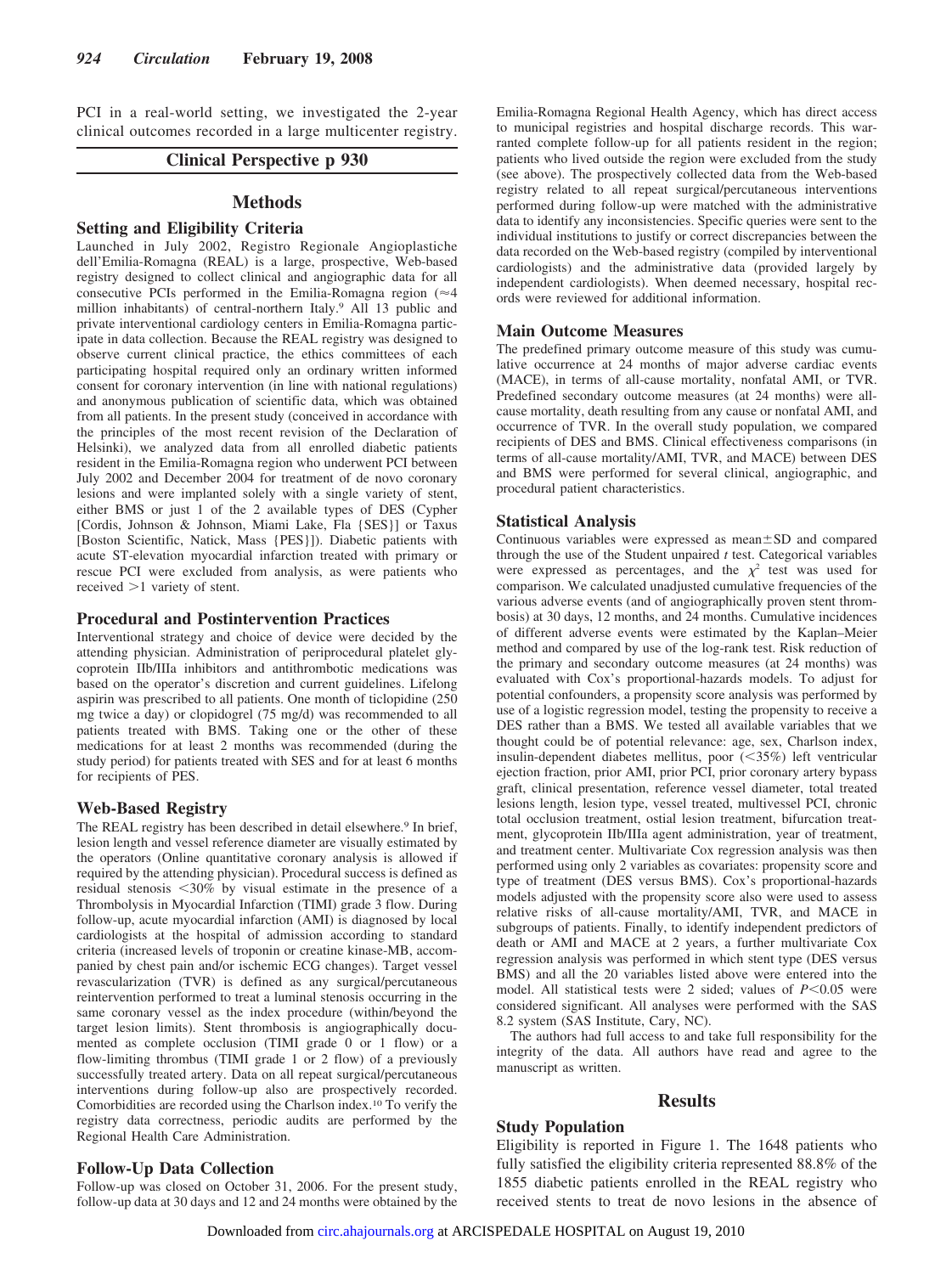

**Figure 1.** Study flowchart.

ST-elevation myocardial infarction during the study period. With regard to variety of stents, 1089 (66.1%) received only BMS, 396 (24%) received only SES, and 163 (9.9%) received only PES. Frequency of DES use in the 13 participating centers ranged from 16% to 48%. Overall, 27% (445 patients) were insulin dependent, 83% (1368) had multivessel coronary disease, 27% (445) had prior myocardial infarction, 11% (181) had poor left ventricular function, 31% (511) were admitted with a diagnosis of stable angina, and 27% (439) received platelet glycoprotein IIb/IIIa inhibitors. Tables 1 and 2 report baseline clinical, angiographic, and procedural characteristics according to type of stent (BMS versus DES) exclusively used. Compared with patients who received DES, those who received BMS had a somewhat more severe clinical profile; they were slightly older, had a higher Charlson comorbidity index, and more often exhibited subacute AMI, although they were less often insulin dependent. However, the overall angiographic picture of patients who received BMS was less severe. In both treatment groups, procedural success was achieved in  $>98\%$  of the procedures performed.

# **Clinical Outcome**

Complete 30-day and 12- and 24-month clinical outcome information was obtained for all patients. Median follow-up was 896 days (interquartile range, 646 to 1154 days). Table 3 reports unadjusted cumulative frequencies of different clinical events at 30 days and 12 and 24 months. Figure 2 shows comparisons of propensity score–adjusted 24-month cumulative incidence curves for the various adverse events. The logistic model by which the propensity score was calculated presented good predictive value  $(C \text{ statistic}=0.829)$  and calibration characteristics (Hosmer-Lemeshow test,  $P=0.269$ ). Comparisons between the DES and BMS groups showed that patients treated with DES had a nonsignificant lower risk of MACE (23.0% versus 28.8%; hazard ratio, 0.77; 95% confidence interval [CI],  $0.59$  to 1.01;  $P=0.09$ ; Figure 2D) and a lower risk of TVR (11.6% versus 15.0%; hazard ratio, 0.66; 95% CI, 0.46 to 0.96; *P*=0.041; Figure 2C). No difference was apparent in terms of all-cause mortality (Figure 2A) or

| Table 1. | <b>Baseline Clinical Characteristics of Patients</b> |
|----------|------------------------------------------------------|
|          | According to Treatment Group: BMS Versus DES         |

| Characteristic                                                              | BMS $(n=1089)$ | DES $(n=559)$  | P     |
|-----------------------------------------------------------------------------|----------------|----------------|-------|
| Age, y                                                                      | $69.3 \pm 9.6$ | $66.3 \pm 9.9$ | 0.001 |
| Male, %                                                                     | 69.3           | 71.2           | 0.43  |
| Insulin-dependent diabetes<br>mellitus, %                                   | 25.4           | 30.9           | 0.02  |
| Hypertension, %                                                             | 67.9           | 66.1           | 0.46  |
| Hypercholesterolemia, %                                                     | 39.5           | 43.4           | 0.13  |
| Smoking history, %                                                          | 51.5           | 49.2           | 0.38  |
| Charlson comorbidity index                                                  | $1.7 \pm 1.7$  | $1.5 + 1.6$    | 0.02  |
| Prior myocardial infarction, %                                              | 26.7           | 26.5           | 0.94  |
| Prior coronary angioplasty, %                                               | 9.4            | 10.4           | 0.56  |
| Prior coronary bypass<br>surgery, %                                         | 11.6           | 11.2           | 0.86  |
| Poor $(<35\%)$ LVEF, %                                                      | 11.2           | 10.8           | 0.85  |
| Multivessel coronary artery<br>disease, %                                   | 83.1           | 83.4           | 0.89  |
| Glycoprotein Ilb/Illa inhibitors<br>use, %                                  | 25.4           | 29.1           | 0.17  |
| Clinical presentation                                                       |                |                |       |
| Stable angina pectoris,* %                                                  | 29.8           | 33.5           | 0.13  |
| Unstable angina pectoris<br>or non-ST-elevation<br>myocardial infarction, % | 52.2           | 54.7           | 0.32  |
| Subacute ST-elevation<br>myocardial infarction, + %                         | 18.0           | 11.8           | 0.001 |

Values are presented as percentages for categorical variables and as mean $\pm$ SD for continuous variables.

\*Includes silent ischemia. LVEF indicates left ventricular ejection fraction. †More than 24 hours after onset of symptoms.

all-cause mortality/AMI (Figure 2B). Of note, as reported in Figure 3, 2-year angiographic stent thrombosis occurred in 1.5% of the DES patients and 0.7% of the BMS patients  $(P=0.18)$ . Unlike in the BMS group in which no case of angiographic stent thrombosis occurred after the first 12 months of follow-up, in the DES group, episodes continued to be recorded after the first year (2 versus 0 episodes; Figure 3). Tables 4 and 5 report results of Cox proportional-hazards analysis for prediction of all-cause mortality/AMI and MACE at 2 years. Of note, DES implantation almost reached borderline significance for prediction of MACE  $(P=0.054)$  but was not even a marginally significant predictor of all-cause mortality/AMI  $(P=0.49)$ .

# **Subgroup Analysis**

Figure 4 reports results of subgroup analysis of associations between DES implantation and risk of all-cause mortality/ AMI, TVR, or MACE at 2 years. Significant reductions in risk of MACE (Figure 4C) were recorded for non–insulindependent diabetics (but not for insulin-dependent diabetics), diabetics with acute coronary syndrome, and interventions involving vessels with a reference diameter of 2.5 to 3.0 mm. Notably, in focal lesions  $(\leq 10 \text{ mm})$ , DES implantation was associated with increased risk of MACE and all-cause mortality/AMI. Other associations that reached statistical signif-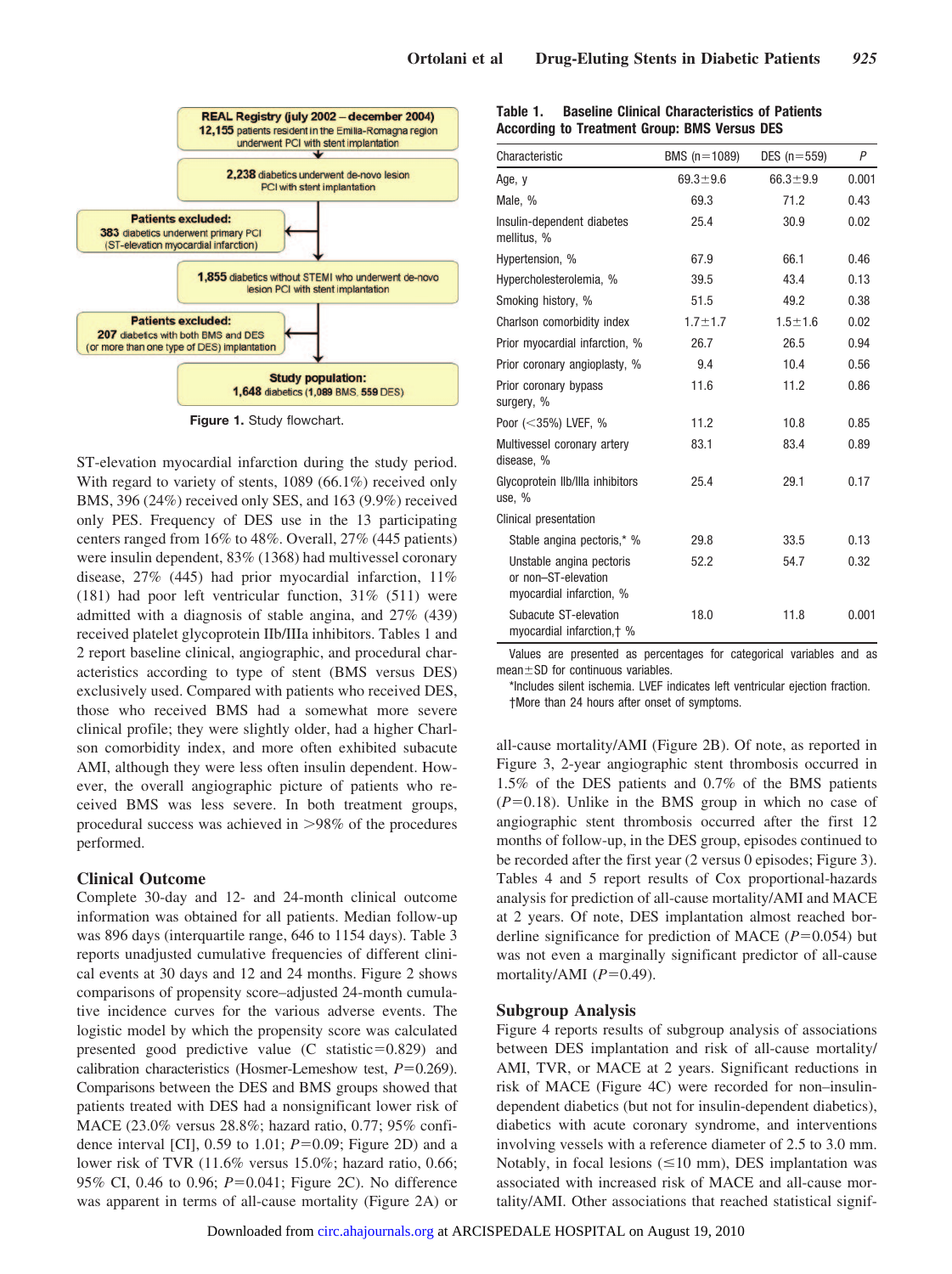| Variable                                                       | BMS $(n=1655)^*$ | DES $(n=802)^*$ | P          |
|----------------------------------------------------------------|------------------|-----------------|------------|
| Treated vessel, %                                              |                  |                 |            |
| Left anterior<br>descending artery                             | 32.6             | 52.5            | $<$ 0.0001 |
| Left circumflex artery                                         | 28.7             | 22.8            | 0.001      |
| Right coronary artery                                          | 34.3             | 20.2            | < 0.0001   |
| Unprotected left main<br>coronary artery                       | 1.6              | 2.6             | 0.97       |
| Bypass graft                                                   | 2.8              | 1.9             | 0.17       |
| Lesion type (ACC/AHA<br>classification)                        |                  |                 |            |
| $B2$ to C, %                                                   | 59.3             | 68.9            | < 0.001    |
| Bifurcation, %                                                 | 12.7             | 18.0            | 0.0006     |
| Ostial lesion, %                                               | 5.4              | 11.5            | < 0.0001   |
| Chronic total occlusion, %                                     | 6.4              | 7.0             | 0.64       |
| Lesions treated per<br>patient, + n                            | $1.5 + 0.8$      | $1.4 \pm 0.7$   | 0.012      |
| Multivessel interventions,<br>$+$ %                            | 22.6             | 21.1            | 0.49       |
| Reference diameter of<br>treated vessel, mm                    | $3.0 + 0.5$      | $2.8 \pm 0.4$   | $<$ 0.0001 |
| Lesion length, ‡ mm                                            | $15.2 \pm 6.4$   | $17.9 + 7.5$    | $<$ 0.0001 |
| Overall length of lesions<br>(in individual<br>patients), † mm | $23.2 \pm 13.3$  | $25.9 \pm 13.9$ | < 0.0001   |
| Overall length of stents<br>(in individual<br>patients), † mm  | $25.5 \pm 14.1$  | $28.2 \pm 15.1$ | < 0.0001   |
| Maximal stent length, mm                                       | $16.2 \pm 5.1$   | $19.6 \pm 6.6$  | < 0.0001   |
| Stent diameter, mm                                             | $3.1 \pm 0.5$    | $2.8 + 0.3$     | < 0.0001   |
| Stents implanted per<br>patient, + n                           | $1.6 + 1.2$      | $1.4 \pm 0.8$   | < 0.0001   |
| Direct stenting, %                                             | 48.6             | 31.2            | < 0.0001   |
| Patients with complete<br>procedural success.† %               | 98.4             | 98.1            | 0.76       |

**Table 2. Angiographic Lesion and Procedural Characteristics According to Treatment Group: BMS Versus DES**

ACC/AHA indicates American College of Cardiology/American Heart Association. Values are presented as percentages for categorical variables and as  $mean  $\pm$  SD for continuous variables.$ 

\*Total number of lesions treated (reported values refer to lesions unless otherwise specified).

†Values referring to 1089 patients in the BMS group and 559 in the DES group.

‡Visual estimation.

icance regarded reductions in risk of TVR among non– insulin-dependent diabetics, women, left anterior descending coronary artery, and single-vessel treatments.

## **Discussion**

Whereas collaborative meta-analysis of randomized trials<sup>5</sup> and large registry studies $11,12$  indicate that use of DES generally leads to lower rates of repeat revascularizations without relevant effects on mortality, little is known about the troublesome subset of diabetic patients. To the best of our knowledge, this is the largest available study from a realworld setting that addresses the issue of how use of DES

## **Table 3. Unadjusted Cumulative Frequencies of Clinical Events at 30 Days and 1 and 2 Years According to Treatment Group: BMS Versus DES**

|                                             | BMS $(n=1089)$ | DES $(n=559)$ | $\overline{P}$ |
|---------------------------------------------|----------------|---------------|----------------|
| At 30 d, %                                  |                |               |                |
| All-cause mortality                         | 1.7            | 1.6           | 0.955          |
| Nonfatal AMI                                | 0.7            | 0.9           | 0.568          |
| Death or AMI                                | 2.3            | 2.1           | 0.855          |
| <b>TVR</b>                                  | 1.5            | 2.0           | 0.452          |
| <b>MACE</b>                                 | 3.4            | 3.2           | 0.855          |
| Angiographically proven<br>stent thrombosis | 0.3            | 0.5           | 0.62           |
| At 1 $v, %$                                 |                |               |                |
| All-cause mortality                         | 8              | 7.2           | 0.550          |
| Nonfatal AMI                                | $\overline{7}$ | 6.6           | 0.799          |
| Death or AMI                                | 14             | 11.6          | 0.190          |
| <b>TVR</b>                                  | 12.4           | 9.9           | 0.128          |
| <b>MACE</b>                                 | 22.2           | 17.4          | 0.019          |
| Angiographically proven<br>stent thrombosis | 0.7            | 1.1           | 0.482          |
| At 2 $y, \%$                                |                |               |                |
| All-cause mortality                         | 12.3           | 10.2          | 0.218          |
| Nonfatal AMI                                | 8.9            | 9.1           | 0.894          |
| Death or AMI                                | 19.3           | 16.3          | 0.144          |
| <b>TVR</b>                                  | 14.4           | 12.8          | 0.314          |
| <b>MACE</b>                                 | 28.1           | 22.5          | 0.014          |
| Angiographically proven<br>stent thrombosis | 0.7            | 1.5           | 0.176          |

affects the long-term outcome of diabetic patients. Relatively few data are available on the use of DES in diabetics, who remain a high-risk subpopulation.13 Diabetic patients are known to be at high risk of restenosis after BMS implantation,14 which, when occlusive, is associated with a worse prognosis.15 At the same time, use of DES generally is associated with reduced rates of restenosis,4,16 especially in the small vessels<sup>17</sup> typical of diabetics. Therefore, it is reasonable to suppose that the potential clinical impact in this difficult setting could be extremely relevant. However, in the present study, use of DES appeared to be associated with only a 23% reduction in the relative risk of MACE at 2 years, a difference largely attributable to lower risk of TVR.

The diabetic patients in this high-risk study population often had multivessel disease and acute coronary syndromes. In both the DES and BMS groups, more than one fifth of the patients experienced MACE during the first 2 years of follow-up, further confirming the detrimental effect of diabetes on clinical outcome after PCI, regardless of the type of stent implanted.1 Use of DES was associated with a 34% reduction in TVR at 2 years but no apparent benefit in terms of risk of death or AMI. Although the crude incidence of MACE was lower in the DES group, after use of propensity score analysis to adjust for confounders, this difference did not remain significant. The entity of this nonsignificant reduction (23%) in relative risk of MACE at 2 years was itself unexpectedly low in view of the 40% to 60% reductions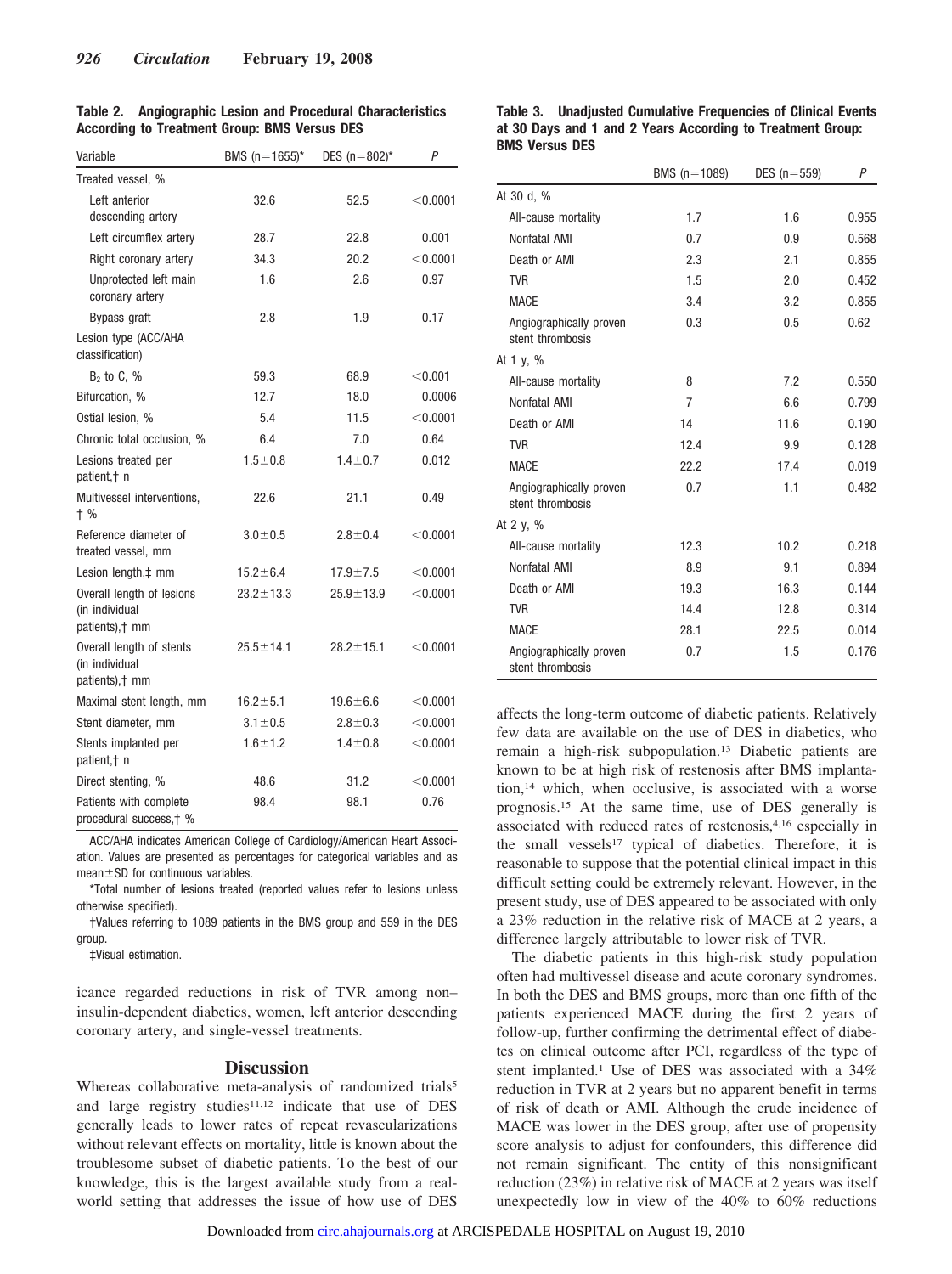

**Figure 2.** Two-year propensity score adjusted cumulative incidence in patients implanted with DES or BMS of all-cause mortality (A), all-cause mortality or nonfatal myocardial infarction (B), TVR (C), and any of these major adverse events (D). Cum. Prob. indicates cumulative probability.

recorded in the first year in meta-analyses of randomized trials not restricted to diabetic patients.4,16 Clinical trials may have led to overestimates of the benefits (in terms of TVR and MACE) that DES can offer in routine clinical practice for several reasons: (1) protocol-driven angiography that enhances restenosis and revascularization rates compared with real-world (symptoms-driven) monitoring; (2) frequent use in



**Figure 3.** Kaplan–Meier curves representing the estimated 2-year incidence of angiographically proven stent thrombosis in patients implanted with DES or BMS.

control groups of thick-strut BMS18; and (3) less clinical benefit of DES in the high-risk patients (eg, diabetics) and complex lesions ("off-Label" use) that often are excluded from randomized trials but are common in clinical practice.19 At the same time, it also is reasonable to suppose that the present observational study based on clinically driven monitoring may have underestimated the benefits of DES implantation (especially in view of the increased likelihood of clinically silent restenosis in diabetic patients).

Subgroup analyses of randomized trials8,20 and registry studies<sup>21,22</sup> have generated suggestive evidence that the benefits of DES in diabetic patients may be somewhat limited. In the Rapamycin-Eluting Stent Evaluated at Rotterdam Cardiology Hospital (RESEARCH) registry,21 Diabetic patients constituted one of the few subgroups in which evidence of benefit did not reach statistical significance (and diabetes mellitus remained an independent predictor of adverse events and clinically driven TVR). In another observational subanalysis of diabetic patients  $(n=708)$  (RESEARCH and Taxus Stent Evaluated At Rotterdam Cardiology Hospital Registries [T-SEARCH] registries),<sup>22</sup> neither SES nor PES appeared superior to BMS in reducing TVR and MACE at 2 years. Furthermore, in a meta-analysis of 4 trials specifically addressing the effects on restenosis of implanting BMS or DES in diabetic and nondiabetic patients, diabetes mellitus remained an independent risk factor for restenosis,<sup>8</sup> again suggesting that the use of DES does not completely bridge the gap between diabetic and nondiabetic patients. Finally, in a

**Table 4. Multivariate Predictors of All-Cause Death/AMI at 2 Years (Cox Proportional-Hazards Model Analysis)**

| Variables                                                  | HR   | 95% CI        | Ρ        |
|------------------------------------------------------------|------|---------------|----------|
| DES implantation (vs BMS)                                  | 0.89 | $0.66 - 1.22$ | 0.49     |
| Age (each incremental year)                                | 1.03 | $1.01 - 1.04$ | 0.001    |
| LVEF $<$ 35%                                               | 1.82 | $1.29 - 2.56$ | 0.0006   |
| Charlson comorbidity index (each<br>incremental unit)      | 1.42 | $1.32 - 1.52$ | < 0.0001 |
| Insulin-dependent diabetes mellitus                        | 1.47 | $1.13 - 1.90$ | 0.003    |
| Overall length of lesions (each<br>incremental millimeter) | 1.02 | $1.01 - 1.04$ | 0.04     |

HR indicates hazard ratio; LVEF, left ventricular ejection fraction. Only types of stent and variables reaching  $P<0.05$  are listed.

Downloaded from [circ.ahajournals.org](http://circ.ahajournals.org) at ARCISPEDALE HOSPITAL on August 19, 2010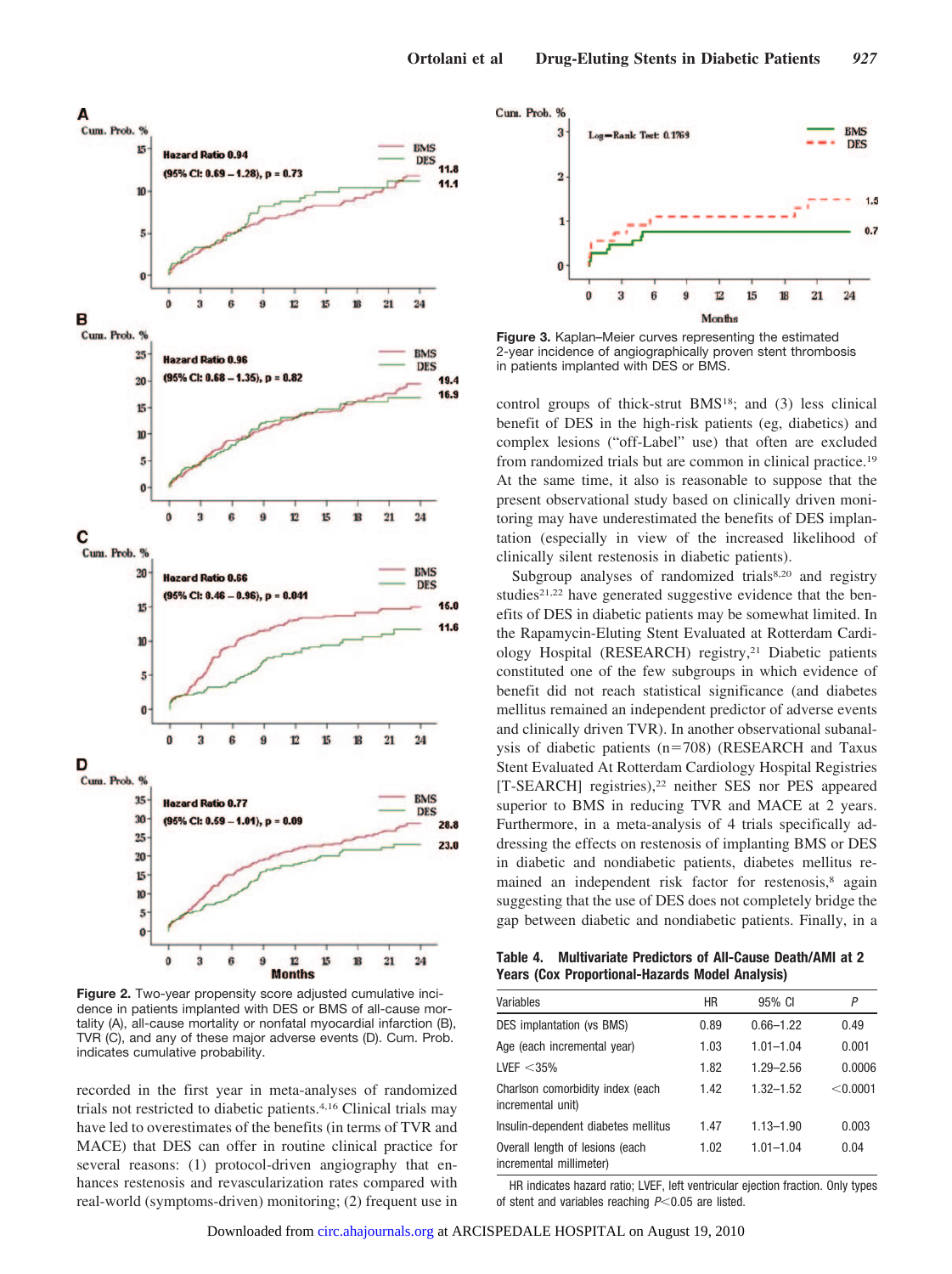| Table 5. | <b>Multivariate Predictors of MACE at 2 years</b> |  |
|----------|---------------------------------------------------|--|
|          | (Cox Proportional-Hazards Model Analysis)         |  |

| Variables                                                  | HR   | 95% CI         | P        |
|------------------------------------------------------------|------|----------------|----------|
| DES implantation (vs BMS)                                  | 0.78 | $0.60 - 1.004$ | 0.054    |
| LVEF $<$ 35%                                               | 1.44 | $1.05 - 1.96$  | 0.02     |
| Charlson Comorbidity Index (each<br>incremental unit)      | 1.29 | $1.21 - 1.38$  | < 0.0001 |
| Insulin-dependent diabetes mellitus                        | 1.32 | $1.05 - 1.64$  | 0.02     |
| Overall length of lesions (each<br>incremental millimeter) | 1.02 | $1.01 - 1.03$  | 0.03     |

HR indicates hazard ratio; LVEF, left ventricular ejection fraction. Only types of stent and variables reaching *P*-0.05 are listed.

recently reported pooled analysis of 4 randomized trials evaluating the safety of SES compared with BMS, a lower survival rate was found among diabetic patients treated with SES.20 Thus, the findings of the present study may not be considered altogether surprising.

We found that patients treated with DES persistently had lower incidence of TVR compared with those who received BMS. The adjusted TVR curves remained roughly parallel between 1 and 2 years, confirming lasting benefits of DES and excluding a brachytherapy-like catchup phenomenon.23 Nevertheless, the extent of the 2-year reduction in need for TVR (34%) may appear rather low, especially in light of the 66% decrease in need for target lesion revascularization reported in a meta-analysis of data on diabetic patients enrolled in randomized trials.7 Here again, however, regular angiographic monitoring could have greatly accentuated the recorded benefits.

In some high-risk subgroups of our study population (women, patients with acute coronary syndrome, those with left anterior descending artery, and patients with small-vessel disease), use of DES was associated with statistically significant reductions in MACE and/or TVR, broadly in line with similar findings from studies not specifically devoted to those with diabetes.<sup>11,17,21,24</sup> Subgroup analysis of non–insulindependent diabetics also suggested substantial improvements in the 2-year relative risk of MACE and TVR, whereas no benefit could be appreciated among insulin-dependent diabetics (for whom very high rates of in-lesion restenosis have been reported<sup>13,25</sup>). Furthermore, in agreement with previous reports of diabetic patients treated by elective BMS implantation,2 in our overall study population, insulin-dependent diabetes emerged as an independent predictor of unfavorable long-term outcome. Of note, DES was associated with poor clinical outcome in only the focal lesion subgroup. Apart from the play of chance (within a restricted number of observations: 123 events in 378 patients), a plausible explanation for this unexpected subgroup finding could be an unfavorable risk-to-benefit ratio when treating lesions with a low a priori likelihood of restenosis.

Diabetes mellitus has been shown to be an independent predictor of stent thrombosis in patients treated with DES.<sup>26,27</sup> Our crude thrombosis rates were somewhat low in both groups, especially considering the high-risk study population. (Higher rates of angiographically proven stent thrombosis have been reported with both SES and PES.<sup>22</sup>) Remarkably,



**Figure 4.** Propensity score–adjusted hazard ratios for 2-year incidence of all-cause mortality/AMI (A), TVR (B), or MACE (C) associated with DES use in various subgroups of patients according to clinical, angiographic, and procedural characteristics. LAD indicates left anterior descending coronary artery; RCA, right coronary artery; and LCx, left circumflex artery.

the nonsignificant difference in stent thrombosis rate between the 2 groups (DES versus BMS, 1.5% versus 0.7%) was attributable mainly to late and very late thrombosis episodes, a risk that has emerged in previous studies.27–29 Autopsy findings30 have raised concerns about the long-term safety of DES. Furthermore, clinical studies<sup>19,31,32</sup> indicate rising risks of death or death/AMI after the first 6 months of DES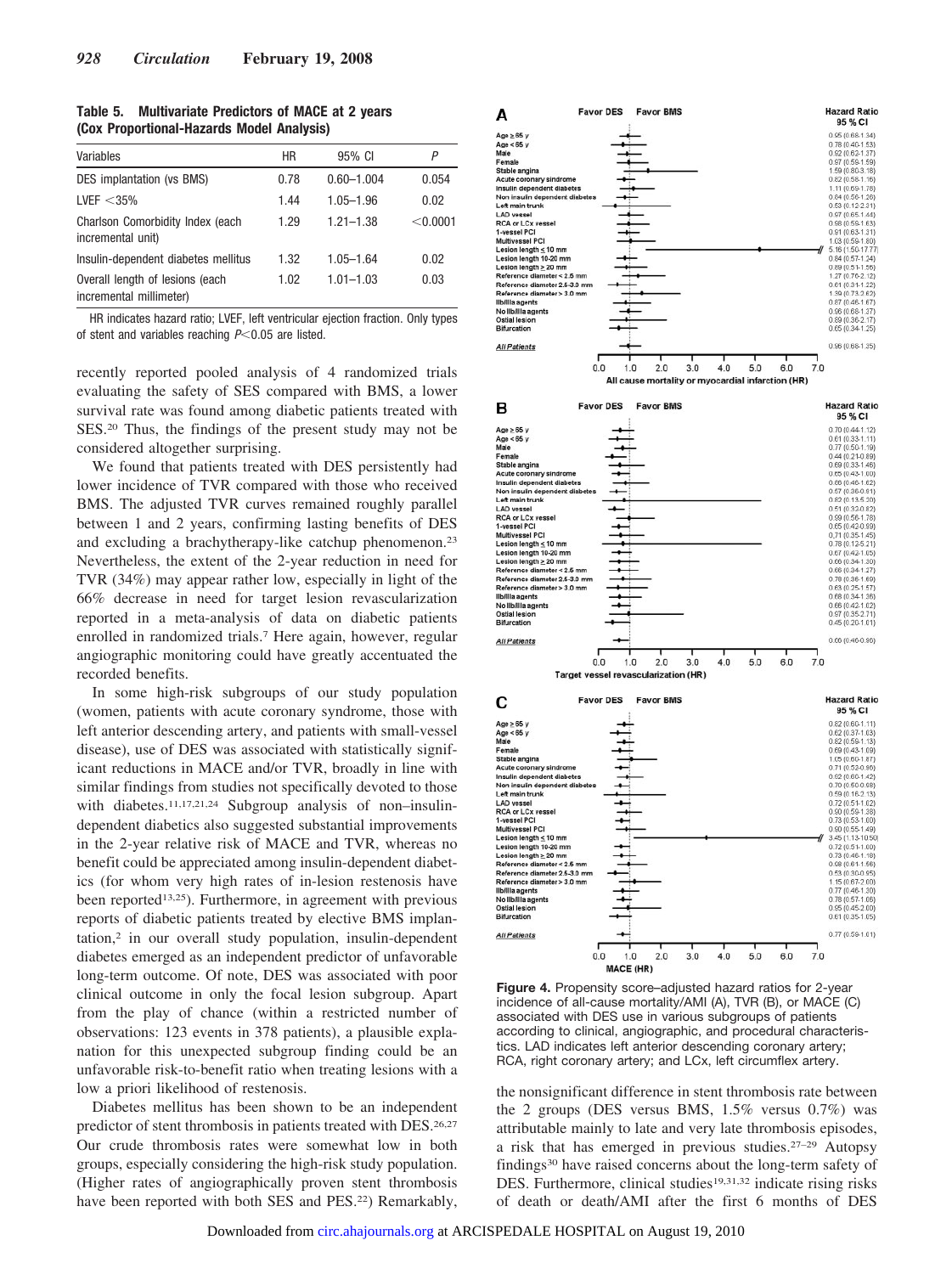implantation, plausibly linked to the discontinuation of thienopyridine therapy. Although no details on the long-term use of clopidogrel (or ticlopidine) are available in our registry, in patients implanted with DES, dual antiplatelet therapy was prescribed for only a few months (and was discontinued at 6 months in the vast majority). Of note, the higher absolute number of stent thrombosis episodes in the DES group was not matched by any difference in death or AMI at 2 years. This apparent paradox may be explained by a small increase of a quite uncommon but highly clinically relevant event like stent thrombosis (plausibly driven by DES use) being counterbalanced by a larger reduction of a more frequent but less relevant adverse event like in-stent restenosis, which, however, can sometimes be a cause of subsequent AMI.33,34

# **Study Strengths and Limitations**

Although not immune from hidden confounding and other sources of bias typical of observational studies, this large subanalysis of a multicenter registry helps complete the picture gained from randomized trials (where highly selected patients are treated in a nonroutine setting). Selection bias should not be a major internal study limitation because the REAL registry enrolls all patients receiving PCI in the Emilia-Romagna region, because the present analysis regarded 89% of the patient population of interest (diabetic patients treated with stents for de novo lesions not associated with AMI), and because it was possible to obtain complete clinical outcome information in all cases. With respect to the possible role of unknown confounders, it is noteworthy that the DES and BMS groups appeared to be fairly balanced at baseline in terms of overall risk of major events after PCI; patients treated with BMS had a slightly worse clinical picture, whereas those treated with DES had slightly worse angiographic characteristics. This factor (in conjunction with the use of propensity score analysis to adjust for known confounders) supports the credibility of the primary analysis. Nevertheless, considering that no type of statistical adjustment (including inability to fully adjust for known and unknown confounders) can completely overcome the pitfalls of nonrandomized comparisons, our results should be interpreted with caution. Finally, in our study, stent thrombosis related only to angiographically documented stent thrombosis, and this may have led to an underestimation of the true incidence of stent thrombosis.

# **Conclusions**

In this large, real-world, diabetic population, use of DES was associated with a modest reduction in the 2-year risk of TVR, a benefit that was limited to non–insulin-dependent diabetic patients. Larger, long-term studies are needed to clarify the long-term effectiveness and safety of DES in diabetic patients.

# **Acknowledgment**

We would like to dedicate this work to the memory of Dr Geraci, who died quite unexpectedly just as the finishing touches were being put on the manuscript.

# **Source of Funding**

This study was supported by the Regional Health Agency of Emilia-Romagna, Bologna, Italy.

## None.

#### **References**

**Disclosures**

- 1. Wilson SR, Vakili BA, Sherman W, Sanborn TA, Brown DL. Effect of diabetes on long-term mortality following contemporary percutaneous coronary intervention: analysis of 4,284 cases. *Diabetes Care*. 2004;27: 1137–1142.
- 2. Abizaid A, Kornowski R, Mintz GS, Hong MK, Abizaid AS, Mehran R, Pichard AD, Kent KM, Satler LF, Wu H, Popma JJ, Leon MB. The influence of diabetes mellitus on acute and late clinical outcomes following coronary stent implantation. *J Am Coll Cardiol*. 1998;32: 584 –589.
- 3. Influence of diabetes on 5-year mortality and morbidity in a randomized trial comparing CABG and PTCA in patients with multivessel disease: the Bypass Angioplasty Revascularization Investigation (BARI). *Circulation*. 1997;96:1761–1769.
- 4. Babapulle MN, Joseph L, Belisle P, Brophy JM, Eisenberg MJ. A hierarchical Bayesian meta-analysis of randomised clinical trials of drugeluting stents. *Lancet*. 2004;364:583–591.
- 5. Stettler C, Wandel S, Allemann S, Kastrati A, Morice MC, Schomig A, Pfisterer ME, Stone GW, Leon MB, de Lezo JS, Goy JJ, Park SJ, Sabate M, Suttorp MJ, Kelbaek H, Spaulding C, Menichelli M, Vermeersch P, Dirksen MT, Cervinka P, Petronio AS, Nordmann AJ, Diem P, Meier B, Zwahlen M, Reichenbach S, Trelle S, Windecker S, Juni P. Outcomes associated with drug-eluting and bare-metal stents: a collaborative network meta-analysis. *Lancet*. 2007;370:937–948.
- 6. Sabate M, Jimenez-Quevedo P, Angiolillo DJ, Gomez-Hospital JA, Alfonso F, Hernandez-Antolin R, Goicolea J, Banuelos C, Escaned J, Moreno R, Fernandez C, Fernandez-Aviles F, Macaya C. Randomized comparison of sirolimus-eluting stent versus standard stent for percutaneous coronary revascularization in diabetic patients: the Diabetes and Sirolimus-Eluting Stent (DIABETES) trial. *Circulation*. 2005;112: 2175–2183.
- 7. Boyden TF, Nallamothu BK, Moscucci M, Chan PS, Grossman PM, Tsai TT, Chetcuti SJ, Bates ER, Gurm HS. Meta-analysis of randomized trials of drug-eluting stents versus bare metal stents in patients with diabetes mellitus. *Am J Cardiol*. 2007;99:1399 –1402.
- 8. Scheen AJ, Warzee F, Legrand VM. Drug-eluting stents: meta-analysis in diabetic patients. *Eur Heart J*. 2004;25:2167–2168.
- 9. Marzocchi A, Piovaccari G, Manari A, Aurier E, Benassi A, Saia F, Casella G, Varani E, Santarelli A, Guastaroba P, Grilli R, Maresta A. Comparison of effectiveness of sirolimus-eluting stents versus bare metal stents for percutaneous coronary intervention in patients at high risk for coronary restenosis or clinical adverse events. *Am J Cardiol*. 2005;95: 1409 –1414.
- 10. Charlson ME, Pompei P, Ales KL, MacKenzie CR. A new method of classifying prognostic comorbidity in longitudinal studies: development and validation. *J Chronic Dis*. 1987;40:373–383.
- 11. Marzocchi A, Saia F, Piovaccari G, Manari A, Aurier E, Benassi A, Cremonesi A, Percoco G, Varani E, Magnavacchi P, Guastaroba P, Grilli R, Maresta A. Long-term safety and efficacy of drug-eluting stents: two-year results of the REAL (Registro Angioplastiche dell'Emilia Romagna) Multicenter Registry. *Circulation*. 2007;115:3181–3188.
- 12. Williams DO, Abbott JD, Kip KE. Outcomes of 6906 patients undergoing percutaneous coronary intervention in the era of drug-eluting stents: report of the DEScover Registry. *Circulation*. 2006;114:2154 –2162.
- 13. Ortolani P, Ardissino D, Cavallini C, Bramucci E, Indolfi C, Aquilina M, Marzocchi A. Effect of sirolimus-eluting stent in diabetic patients with small coronary arteries (a SES-SMART substudy). *Am J Cardiol*. 2005; 96:1393–1398.
- 14. Gilbert J, Raboud J, Zinman B. Meta-analysis of the effect of diabetes on restenosis rates among patients receiving coronary angioplasty stenting. *Diabetes Care*. 2004;27:990 –994.
- 15. Van Belle E, Ketelers R, Bauters C, Perie M, Abolmaali K, Richard F, Lablanche JM, McFadden EP, Bertrand ME. Patency of percutaneous transluminal coronary angioplasty sites at 6-month angiographic follow-up: a key determinant of survival in diabetics after coronary balloon angioplasty. *Circulation*. 2001;103:1218 –1224.
- 16. Hill RA, Dundar Y, Bakhai A, Dickson R, Walley T. Drug-eluting stents: an early systematic review to inform policy. *Eur Heart J*. 2004;25: 902–919.
- 17. Ardissino D, Cavallini C, Bramucci E, Indolfi C, Marzocchi A, Manari A, Angeloni G, Carosio G, Bonizzoni E, Colusso S, Repetto M, Merlini PA.